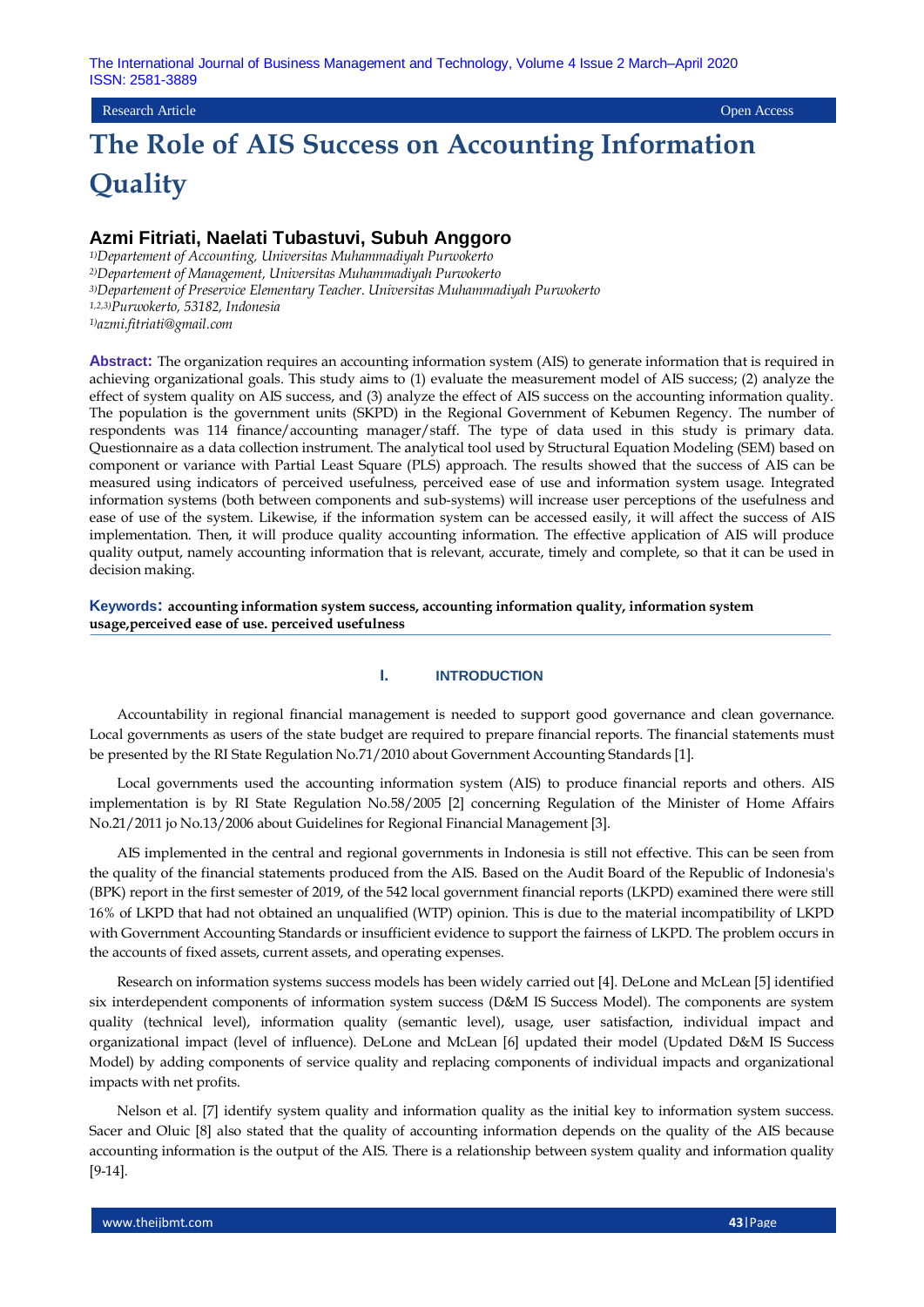## **II. LITERATURE REVIEW**

#### 2.1. Accounting Information System Success

AIS is a collection of data and processing procedures that create the information needed for its users [15]. The system collects, records, stores, and processes data to produce information for decision-makers [16]. There are five variables to measure the success of information systems. These variables are a high level of system use, user satisfaction on the system, user favorable attitude, achieved objectives, and the financial payoff [17].

Another measurement is the Technology Acceptance Model (TAM). TAM explains the behavior of users in receiving information systems that are used [18]. According to Davis [18] behavior using information systems begins with perceived usefulness and perceived ease of use. Perceived usefulness is a benefit that individuals believe can be obtained when using information systems. Organizational context is an increase in individual performance that directly or indirectly impacts organizational performance Perceived ease of use is defined as an individual's belief that the information system to be used is not inconvenient or does not require a large effort when used.

Perceived usefulness and perceived ease of use affect individual attitudes toward information systems. Furthermore, this attitude will determine whether the user intends to use the information system (intention). This intention will determine whether the user will use the information system (usage).

#### 2.2. System quality

The quality of the system refers to the measurement of the information processing system itself [5]. This quality is defined as the characteristics of the information system processing. Seddon [19] defines system quality as the quality of information processing systems which can be seen from the consistency of the user interface, ease of use, quality of documentation, quality and maintainability of program code. Bailey and Pearson [20] use four indicators to measure the quality of information systems: accessibility, flexibility, integration, and system response time. Other dimensions as a measure of system quality include reliability, flexibility, ease of use, functionality, data quality, and integration [6]; interactivity and accessibility [21].

Information systems consisted of interrelated components: (1) people, hardware, software, peripherals, and communication networks; and (2) functions, modules, application types, departments, or end-user groups. These components must be integrated to achieve goals and produce output in an organized transformation process [22]. Likewise, according to Hall [23] that the ability of a system to achieve goals depends on the effectiveness of the system works and harmonious interaction between components and subsystems.

#### 2.3. Information Quality

Data are facts that are collected, recorded, stored and processed by information systems. While information is data that has been arranged and processed to provide meaning and help in the decision-making process [16]. O'Brien and Marakas [13] state that users need quality information, that is information that has characteristics, attributes, or characteristics of information that are useful to them. The quality of information is directly related to how information can be used in decision making to achieve organizational goals. Quality information can help complete tasks more efficiently and effectively [24].

The characteristics of quality information are as follows: (1) relevance, information is related to the problem at hand; (2) accuracy, ideally all information should be accurate. But features that contribute to system accuracy will add to the costs of the information system; (3) timely, information is available for decision making before a crisis develops or loses opportunities; (4) complete, the information generated presents a complete picture of a particular problem or solution [25]. According to Romney and Steinbart [16], quality information has the following characteristics: relevant, reliable, complete, timely, understandable, easy to use, verifiable and accessible. Relevant information if it can reduce uncertainty, increase the ability of decision-makers. The information must also be free from errors, but not missing important aspects of an event. The information must also be available when needed. Information will be understood if presented in a clear and easy to use and can be verified. Quality information can be accessed, available to users when they need it.

2.4. The Effect of System Quality on Accounting Information System Success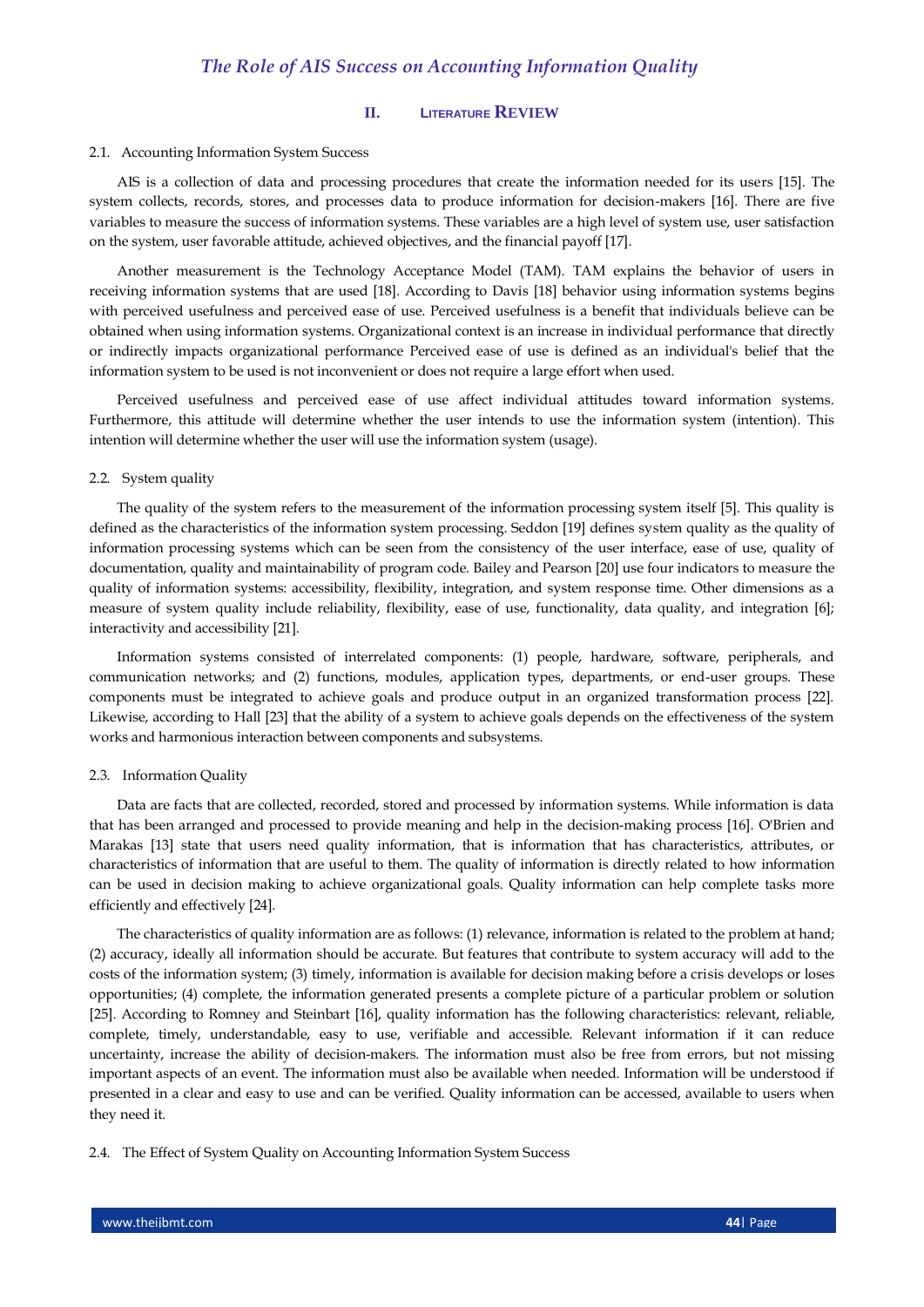The TAM model introduced by Davis [18] proposes that for further research it is necessary to add external variables that cause users to have a perception of the ease and usefulness of the technology/information system implemented. Likewise, Moon and Kim [26] stated the need to add external variables as in the TAM model to increase perceived ease of use and usability. Several studies have added external variables in the TAM model such as perceived quality of the system [27], self-efficacy [28-30], and perceived credibility [30].

Lederer et al. [31] stated the qualities and capabilities of the system have a positive impact on perceived ease of use and usefulness of the information system used. Koufaris [32] showed that increasing the added value (quality) of the system can increase the perception of ease and usefulness of the system. Likewise, Chomchalao and Naenna [33] stated that system quality (integration, flexibility, accessibility) influences the acceptance and use of information systems. According to Ahn [34], system quality (appearance, technical adequacy, navigation, security, and privacy) is an important factor in increasing user satisfaction.

Kositanurit et al [35] stated there is a relationship between system quality and perceived ease of use, IS and individual performance. There is a positive relationship between system quality and perceived benefits [36-39].

#### 2.5. The Effect of Accounting Information System Success to Accounting Information Quality

Effective implementation of the information system produced information needed by users [40]. The fundamental role of AIS in organizations is to produce quality accounting information [41]. According to Laudon and Laudon [17], a successful implementation system will produce quality information and can be used by users in making decisions. The risk of failure of an AIS is a mismatch of information at lower, middle and upper-level management. The next risk is the disharmony of decisions and activities in various parts of the organization, which ultimately results in ineffective, efficient and controlled organizational performance [41].

Salehi et al. [11] showed that a successful AIS will produce quality financial information. That is, every organization that applies AIS successfully will have more precise financial reports and reliable financial reporting. A successfully implemented AIS increases the relevance and reliability of accounting information [12]. Likewise, Alzoubi [42] concluded that the success of AIS will increase the relevance of accounting information and reduce the level of uncertainty in making decisions. According to Gabriel and Obara [43], the success of IS can produce information that is fast and accurate and ultimately results in efficiency and effectiveness in the organization. Likewise, according to Fitriati and Mulyani [44-45] that the successful application of AIS can produce quality accounting information, which is relevant, accurate, timely and complete information so that it can be used in decision making.

#### **III. RESEARCH METHOD**

This study used the causal-explanatory method aimed at explaining the causal relationship between research variables. The variables used are system quality (integration and accessibility), AIS success (perceived usefulness, ease of use, and AIS usage) and accounting information quality (relevant, accurate, timelines, and complete). The operationalization for each of the research variables is presented in Table 1.

| <b>Variables</b>                                  | <b>Indicators</b>                                               |  |
|---------------------------------------------------|-----------------------------------------------------------------|--|
| <b>System Quality</b>                             | Integration between components or sub-systems                   |  |
| Stair and Reynold (2010), O'Brien and Marakas     | The level of ease of effort and place of access (accessibility) |  |
| (2011), Hall (2011), DeLone and McLean (1992),    |                                                                 |  |
| Seddon (1997), DeLone and McLean (2003)           |                                                                 |  |
| AIS success                                       | Perceived usefulness: work more quickly, job performance,       |  |
| Bodnar and Hopwood (2014), Romney and             | effectiveness, make the job easier                              |  |
| Steinbart (2012), Laudon and Laudon (2012),       | Perceived ease of use: easy to learn, easy to become skillful,  |  |
| Gelderman (1998), Davis (1989)                    | easy to use, easy to remember                                   |  |
|                                                   | Information system usage: frequency of use and hours of use     |  |
| <b>Accounting Information Quality</b>             | Information by the needs and problems that occur                |  |
| Romney and Steinbart (2012), Hall (2011), O'Brien | Information under the real situation, free of errors            |  |
| andMarakas (2011), Stair and Reynold (2012),      | The information available when needed                           |  |
| McLeod and Schell (2007)                          | All required information is available                           |  |

#### **Table 1. Operationalization of Variables**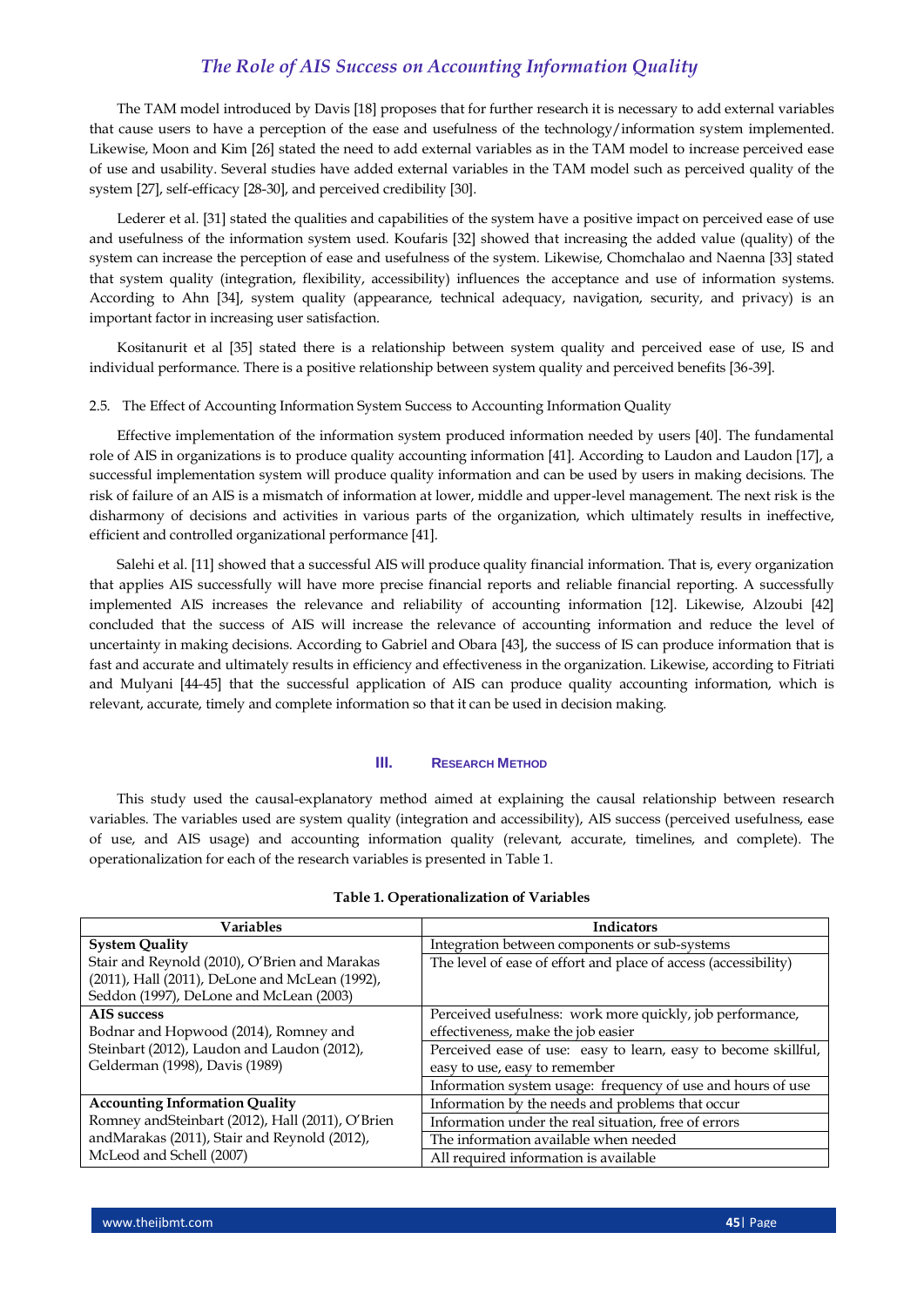The population in this study was SKPD in Kebumen Regency. The number of respondents was 114 finance/accounting manager/staff. The type of data used in this study is primary data. The data collection method uses a questionnaire. It was distributed by going directly to the relevant analysis unit, using postal services (mail survey), and electronic mail (e-mail).

Variables were measured using a Likert scale (rating scale) 1 to 5 which shows the level or rating. The validity and reliability of data are done by evaluating the measurement model in the PLS-SEM model. Data analysis tools use Structural Equation Modeling (SEM) based on component or variance with Partial Least Square (PLS) approach. The research model consists of measurement models or outer models and structural models or inner models.

Model evaluation consists of evaluating the measurement model and the structural model. Evaluations of reflective measurement models include validity, reliability, convergence validity, internal consistency reliability, and discriminant validity. An evaluation of the structural model is by (1) testing collinearity; (2) test the significance of the path coefficient; (3) testing the value of the coefficient of determination  $(R^2)$ ; and (4) testing  $f^2$  (effect size).



Figure 1. Research Model

#### **IV. RESULT AND DISCUSSION**

The research respondents were 114 staff of the SKPD finance/accounting department in Kebumen Regency. Most respondents were young (under 40 years), with an undergraduate level of education (59%). The male and female respondents are almost equal. Respondents with accounting education backgrounds were only 35%. Most of the experience of working in these institutions are more than 5 years. Position rotation occurred less than 5 years.

Table 2 presents a summary of respondents' responses to statements in the variables of system quality, AIS success and the quality of accounting information. The average score of the quality of information systems with indicators of integration and accessibility is in the moderate category (Table 2). It can be explained that the AIS used by the Kebumen Regency has been integrated and can be accessed. The average score of perceived usefulness (perceived usefulness) is also in a sufficient category. This indicates that respondents as users feel that AIS can make their work/tasks more quickly completed. Indicators of perceived ease of use also fall into the moderate category. It can be explained that the respondents felt the AIS used had operating procedures that were quite easy to understand and operate to produce quality accounting information.

Furthermore, it still refers to Table 2, showing that the accounting information produced has good quality seen from accurate, timely and complete indicators and relevant indicators. Indicators of the suitability of information and needs are in a good category.

The validity of the indicators in the measurement model is seen from the significance of the loading factor. Based on Table 3 it is known that the p-value of all loading factors is less than a significant level of 0.05, so it can be said that all indicators are valid in measuring the variable. Testing the reliability of indicators in this study using  $R<sup>2</sup>$  value. Based on the test results (Table 3) R<sup>2</sup> values of all indicators are more than 0.5 (reliable).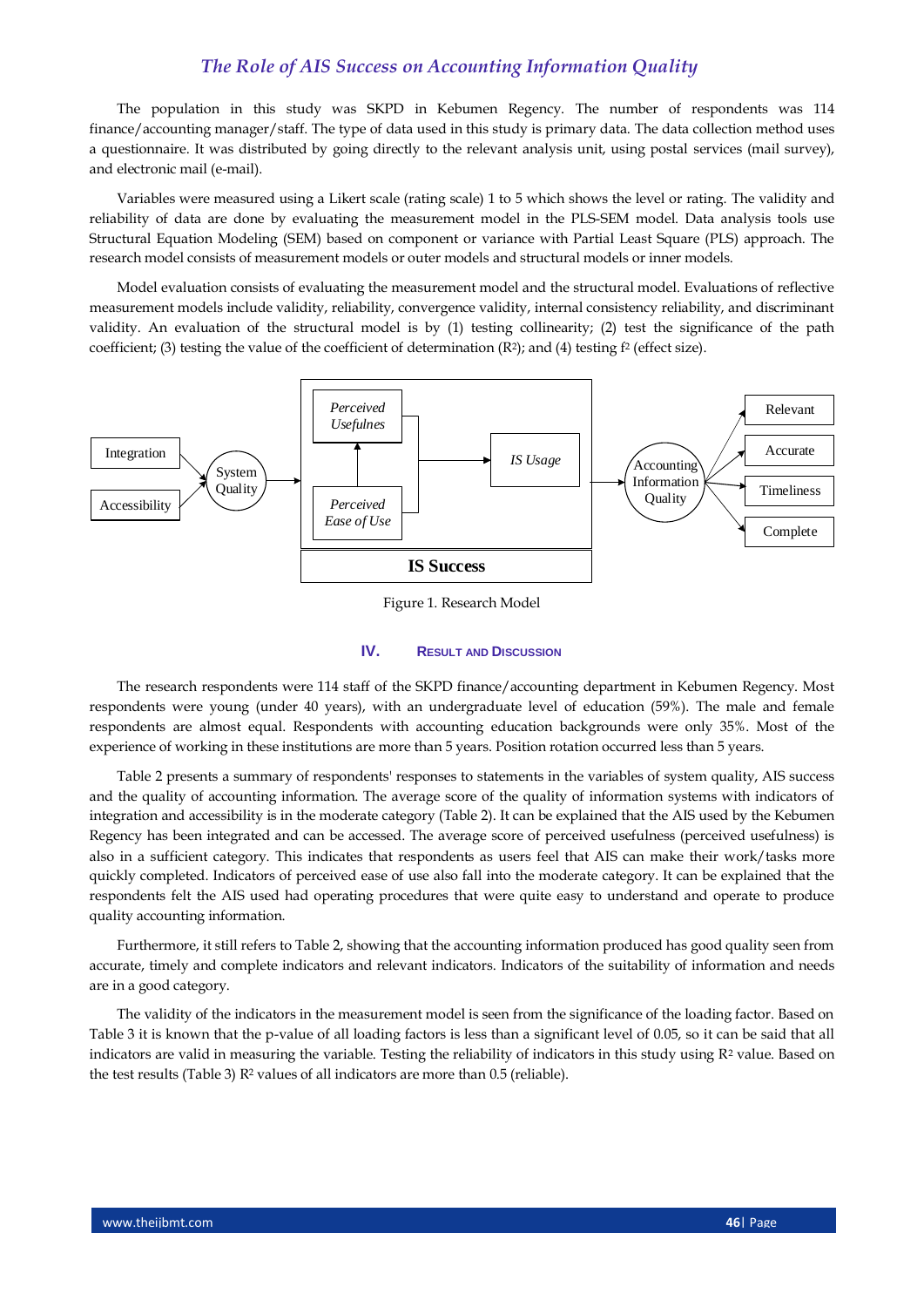| <b>Variables</b>                           | <b>Scores</b> | <b>Indicators</b>        | <b>Scores</b> |
|--------------------------------------------|---------------|--------------------------|---------------|
| <b>System Quality</b>                      | 3.11          | Integration              | 3.17          |
| (SQ)                                       |               | Accessibility            | 3.06          |
| <b>AIS Success</b><br>$(AIS-S)$            | 3.17          | Perceived usefulness     | 3.23          |
|                                            |               | Perceived ease of use    | 3.20          |
|                                            |               | Information system usage | 3.07          |
| Accounting Information<br>Quality<br>(AIQ) | 3.15          | Relevant                 | 3.19          |
|                                            |               | Accurate                 | 3.14          |
|                                            |               | <b>Timelines</b>         | 3.16          |
|                                            |               | Complete                 | 3.10          |

#### **Table 2 Average Respondents Response Scores**

#### **Table 3. Loading Factor, R2, AVE, and CR**

| $\bf No$       | <b>Indicators</b> | <b>Loading Factor</b> |         | R <sup>2</sup> | <b>AVE</b> | CR    |
|----------------|-------------------|-----------------------|---------|----------------|------------|-------|
|                |                   | Estimation            | p-value |                |            |       |
| 1              | Integration       | 0.851                 | 0.000   | 0.824          | 0.660      | 0.795 |
| $\overline{2}$ | Accessibility     | 0.772                 | 0.000   | 0.723          |            |       |
| 3              | PU                | 0.796                 | 0.000   | 0.887          | 0.705      | 0.878 |
| 4              | PEoU              | 0.889                 | 0.000   | 0.719          |            |       |
| 5              | Usage             | 0.831                 | 0.000   | 0.682          |            |       |
| 6              | Relevant          | 0.832                 | 0.000   | 0.918          | 0.762      | 0.927 |
| 7              | Accurate          | 0.903                 | 0.000   | 0.914          |            |       |
| 8              | <b>Timelines</b>  | 0.865                 | 0.000   | 0.742          |            |       |
| 9              | Complete          | 0.890                 | 0.000   | 0.918          |            |       |

According to Hair et al, testing the convergence validity is used to test the convergence between indicators in the same construct, namely by looking at the value of AVE (Average Variance Extracted) [43]. Based on Table 3 it can be seen that all dimensions have an AVE value of more than 0.5 (good convergence validity). Reliability testing uses the value of Composite Reliability (CR). Referring to Table 3, CR values on all dimensions are more than 0.7, meaning that all indicators in each variable have good internal consistency.

Testing discriminant validity in this study uses the Fornell-Lacker criteria. Fornell-Lacker criteria require that the Fornell-Lacker indicator value of a variable must be greater for that variable than for other variables [46]. Based on Table 4 it can be seen that all Fornell-Lacker values for each variable are greater than Fornell-Lacker values for other variables.

Based on the results of testing the measurement model indicated that the measurement model has met the fit model criteria. So it can be said that all indicators used in this study can reflect the latent variables. System quality can be measured by two indicators that reflect it, such as integration and accessibility. AIS success is measured through three indicators namely perceived usefulness, perceived ease of use and information system usage. Information quality is measured by indicators relevant, accurate, timely and complete.

Evaluation of the structural model (inner model) includes the significance of path coefficient, R<sup>2</sup> (coefficient of determination) and f<sup>2</sup> [46]. The results of the evaluation are presented in Table 4 and Figure 2.

| <b>Variables</b> |                   | Path        | Statistic-t |         | $\mathbf{R}^2$ |       |  |
|------------------|-------------------|-------------|-------------|---------|----------------|-------|--|
| Exogenous        | <b>Endogenous</b> | coefficient |             | p-value |                |       |  |
| SQ               | AIS-S             | 0.496       | 3.773       | 0.000   | 0.246          | 0.326 |  |
| AIS-S            | AIQ               | 0.703       | 9.100       | 0.000   | 0.494          | 0.977 |  |

**Table 4. Path coefficient, statistic-t, p-value, R2, and f 2**

Based on Table 4, it can be seen that the influence of system quality on the success of AIS has a coefficient value of 0.496 (t-statistic value of 3.773 and p-value of 0.000). The effect of AIS success on the quality of accounting information has a coefficient of 0.703 (t-statistic value of 9.100 and p-value of 0.000). The R<sup>2</sup> value for the AIS success variable and the quality of accounting information is 0.246 and 0.494. This can be interpreted that the variability of AIS success can be explained by the quality of the system by 24.6% and the variability of the quality of accounting information can be explained by the success of AIS by 49.4%, while 75.4% and 50.6% are explained by other variables outside of the variable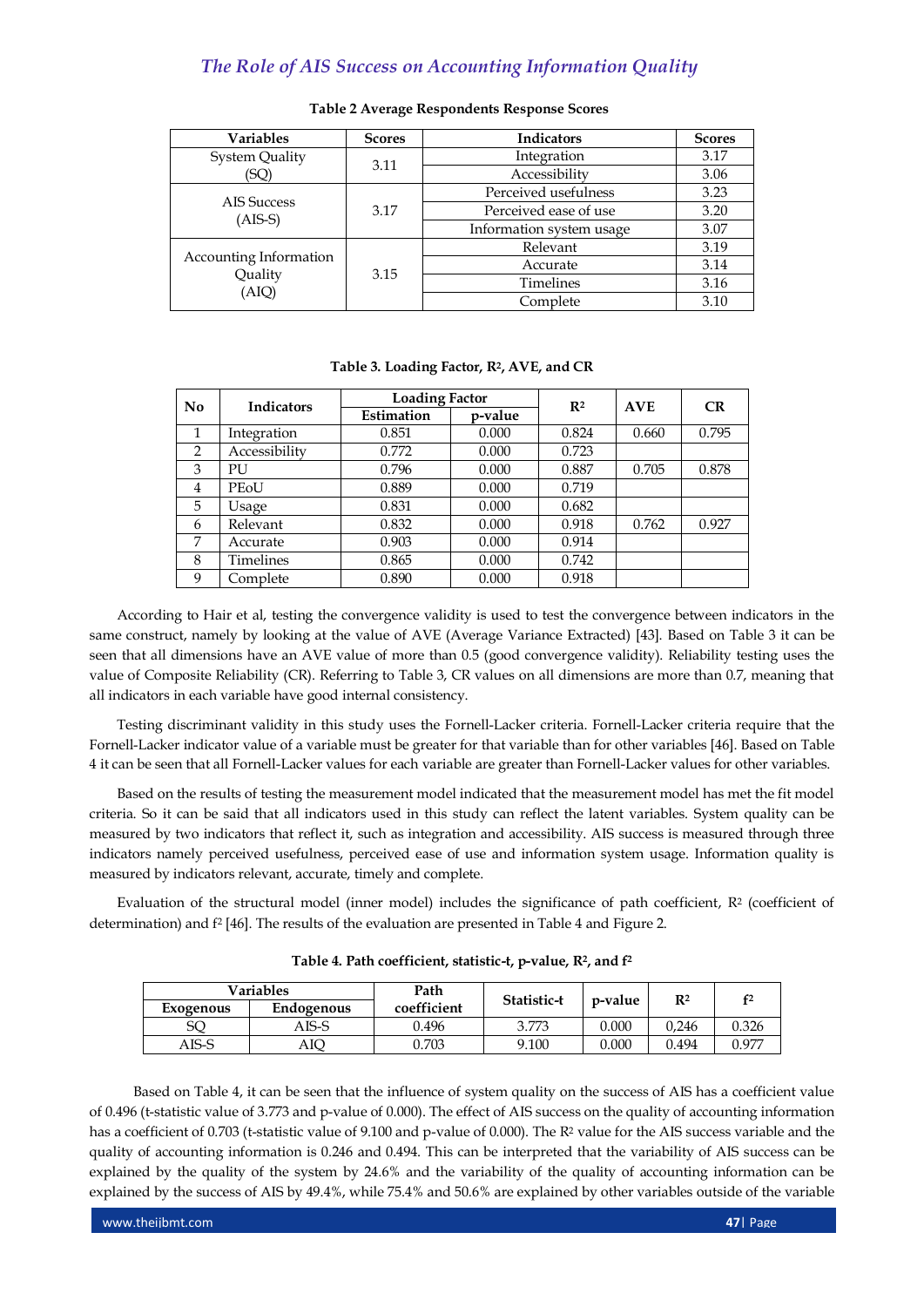under study.

Based on the results of the structural model testing in Table 4, it is known that the quality of the system influences the success of the AIS. This shows that themore quality an information system is, the more successful the AIS is implemented. With another statement, to increase the successful implementation of AIS, an organization must improve the quality of its system.

Figure 2 shows that the quality of the system reflected by indicators of integration and accessibility can affect AIS success reflected through perceived usefulness, perceived ease of use and information system usage. It can be explained that an integrated and easily accessible AIS can increase user perception of usability and ease of use. It will further increase the actual use.



#### **Figure 2. Model Estimation**

The quality of the system as reflected by the integration (components and sub-systems) and high accessibility. With optimal integration and accessibility, the system has completed features and is easy to operate and has fast response times, causing users to feel comfortable and easy to use. AIS also used appropriate technology and fast access, users can immediately complete their work so that their performance becomes better. Users felt that a quality system can reduce the difficulty and complexity of completing their work. The results of this study are consistent with Chou and Yutami [47] who find that quality information systems have a significant effect on perceived ease of use. Likewise, Chin and Lin [48] found that information systems that have high compatibility are closely related to perceived usefulness and ease of use.

In TAM, Davis [18] defined perceived ease of use as the extent to which a person believes that using a particular system will be free of effort. Perceived ease of use is important because of its main role in determining acceptance and use. User-friendly information system design makes users feel comfortable and easy in implementing the system. The use of information systems will simplify and speed up the completion of work. So users will continue to use the information system. But on the contrary, if the new information system is too complicated and has a bad experience, the user will avoid or reject the use of the system.

Based on Table 4, it is known that the success of AIS affects the quality of accounting information. This means that the more successful the implementation of the system, the more quality the information produced. Then, to improve the quality of accounting information, an organization must increase the successful implementation of AIS.

The success of AIS was reflected by perceived usefulness, perceived ease of use and information system usage that can affect the quality of accounting information produced. Accounting information is the result or output of data processing, so the successful application of AIS in an organization will produce quality information. In this study, the quality of information is reflected with accurate, relevant, timely and complete information.

Integration and accessibility of AIS cause users to feel the ease of use. Users can easily be accessed and processed data to produce the required information quickly. An easy-to-use system causes users to also feel its usefulness. So that motivates users to use the system. The use of AIS causes work to be completed faster and more precisely. Thus, users are more likely to use it in completing their work. The information generated from the effective implementation of AIS becomes quality, that is accurate, relevant, timely and complete.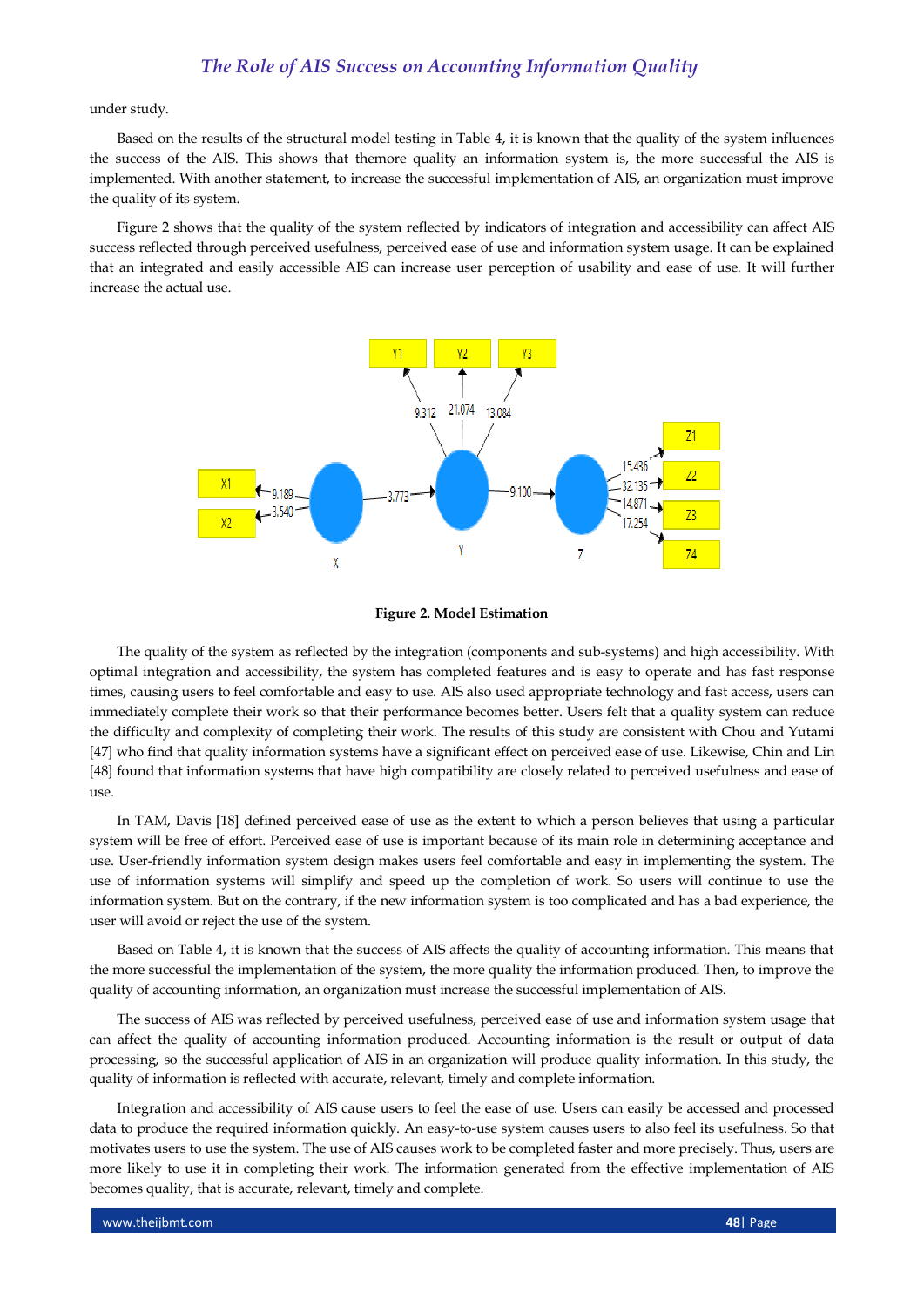Sacer and Oluic [8] stated accounting information is the output of AIS. Then, the quality of accounting information depends on the successful implementation of the system. Effective implementation of the system can produce accounting information that is relevant, accurate, complete and timely that is useful in decision making. Gabriel and Obara [43], concluded that the effective implementationinformation system can produce information that is fast and accurate and has implications for efficiency and effectiveness in the organization. Likewise, according to Sambasivam and Assefa [13] that the application of an effective AIS can improve the quality of financial statements needed in decision making by managers.

According to Wongsim and Gao [49], organizations that are successful in implementing AIS can improve the quality of information needed in decision making. The successful implementation information system has an important role to produce quality information such as reliability, confidentiality, accuracy, availability, integrity, compliance, accessibility, security, completeness, relevance, effectiveness, efficiency, timely, comparative and easy to understand. Quality information helps organizations to control work processes. ensure alignment with business needs to support operations, strategic management, and decision making in organizations.

#### **V. CONCLUSION**

This research succeeded in making a model of measuring system quality, AIS success and the quality of accounting information. System quality can be measured through indicators that reflect it, namely integration and accessibility. AIS success is reflected through perceived usefulness, perceived ease of use and information system usage. Accounting information quality can be reflected through relevant, accurate, timely and complete indicators.

System quality influences the successful implementation of AIS. An integrated and easily accessible system can increase user perception of the benefits obtained as well as user perception of the ease of use of the system. So that will increase the actual use of the system.

AIS's successful implementation affects accounting information quality produced. Accounting information is the result of data processing, the successful implementation of the system in an organization will produce quality information. With another statement, the effective application of AIS will produce quality output, namely accounting information that is relevant, accurate, timely and complete.

Furthermore, the results of this study can be one source of reference regarding the measurement of system quality, the success of AIS and the quality of accounting information as well as the interrelationship of the three variables. The results of this study have fulfilled the characteristics of scientific research, so it can be suggested for other researchers to do the research again with the same research method in different units of analysis. Future studies can examine key success factors for the quality of the system, such as; top management support, business processes, user competencies, commitment to the organization, organizational culture, internal control, and others.

#### **Acknowledgments**

This research was funded by UniversitasMuhammadiyah Purwokerto. We are also grateful to all respondents in Kebumen Regency (SKPD), Central Java Province, Indonesia. They have provided support by sharing knowledge, experience, and insights regarding the implementation of AIS in their institutions. Even though they aremay not agree with all the interpretations andthe conclusion of this paper.

#### **REFERENCES**

- [1] PeraturanPemerintah RI No.71 tahun 2010 tentangStandarAkuntansiPemerintahan
- [2] PeraturanPemerintah RI No.58 tahun 2005 tentangPengelolaanKeuangan Daerah
- [3] Peraturan Menteri Dalam Negeri No.21 tahun 2011 tentangPerubahanKeduaAtasPeraturan Menteri Dalam Negeri Nomor 13 Tahun 2006 tentangPedomanPengelolaanKeuangan Daerah
- [4] S. Petter, W. DeLone, E.R. McLean, Measuring Information Systems Success: Models, Dimensions, Measures, and Interrelationships, European Journal of Information Systems, Vol.17, 236-263, 2008.
- [5] W.H. DeLone and E.R. McLean, Information Success: The Quest for Dependent Variable, Information System Research, Vol.3 No.1, 60-95, 1992.
- [6] W.H. DeLone and E.R. McLean, The DeLone and McLean Model of Information Systems Success: A Ten Year Update, Journal of Management Information Systems, Vol.19, No.4, 9-30, 2003.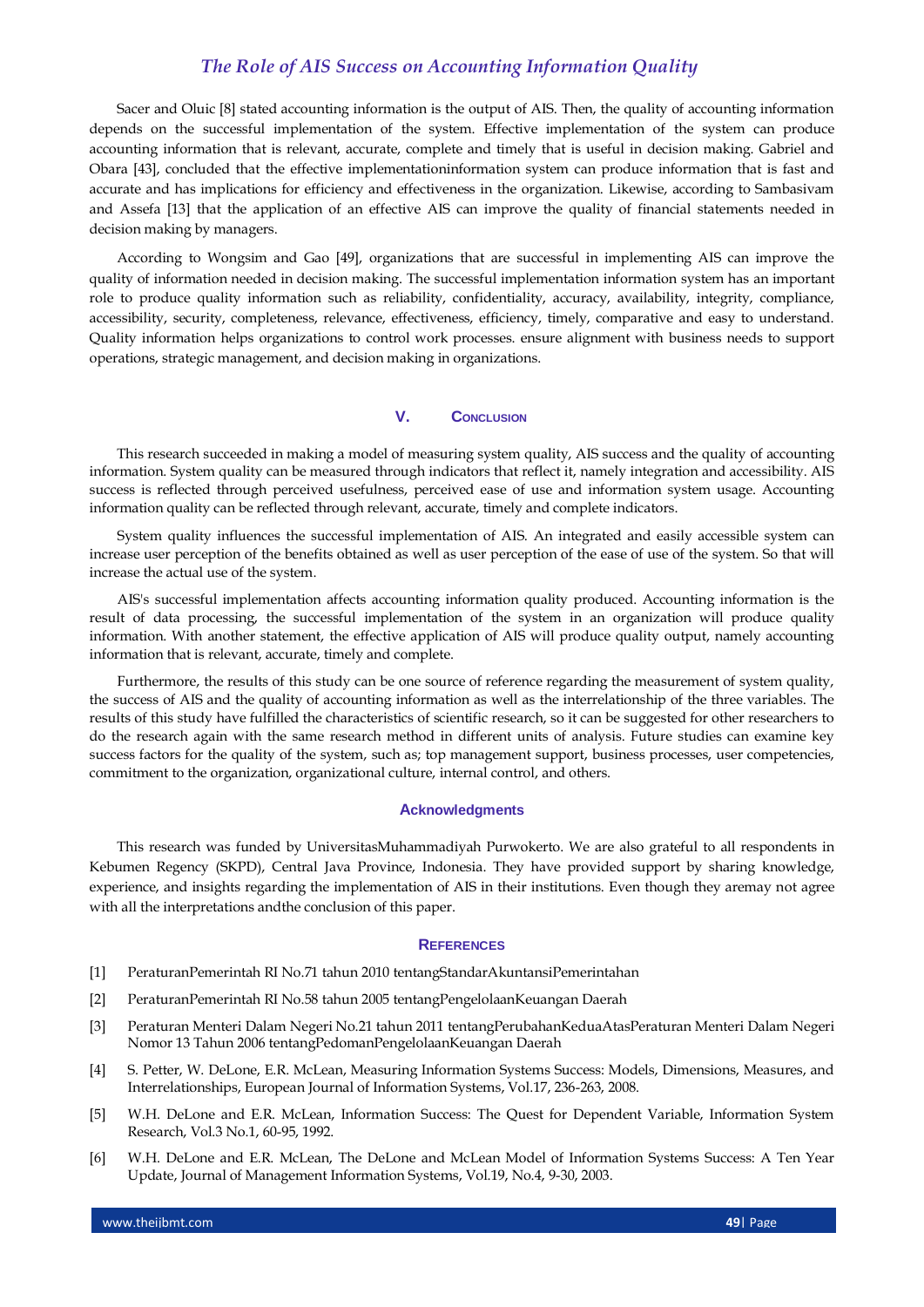- [7] R.R. Nelson, P.A. Todd, and B.H. Wixom, Antecedents of Information and System Quality: An Empirical Examination within the Context of Data Warehousing, Journal of Management Information Systems, Vol.21, No.4, 199-235, 2005.
- [8] I.M. Sacer and A. Oluic, Information Technology and AIS Quality in Croatian Middle and Large Companies, Journal of Information & Organization Society, Vol.37, No.2, 117-126, 2013.
- [9] L. Raymond and F. Bergeron, Project Management Information Systems: An Empirical Study of their Impact on Project Managers and Project Success, International Journal of Project Management, Vol. 26, No.2, 213-220, 2008.
- [10] N. Gorla, T.M. Somers and B. Wong, Organizational Impact of System Quality, Information Quality, and Service Quality, Journal of Strategic IS, Vol.19, 207-228, 2010.
- [11] M. Salehi, V. Rostami, and A. Mogadamet, Usefulness of Accounting Information System in Emerging Economy: Empirical Evidence of Iran, International Journal of Economics and Finance, Vol.2, No.2, 186 – 195, 2010.
- [12] M. Salehi and E. Torabi, The Role of Information Technology in Financial Reporting Quality: Iranian Scenario. PoslovnaIzvrsnost Zagreb, God.vi Br.1, 2012.
- [13] Y. Sambasivam and K.B. Assefa, Evaluating the Design of Accounting Information System and its Implementation in Ethiopian Manufacturing Industries, Research Journal of Science and IT Management, Vol.2, No.7, 16-29, 2013.
- [14] Y.H. Al-Mamary, A. Shamsuddin and N. Aziati, The Relationship between System Quality, Information Quality, and Organizational Performance, International Journal of Knowledge and Research in Management & E-Commerce, Vol. 4, No.3, 7-10, 2014.
- [15] G.H. Bodnar and W.S. Hopwood, Accounting Information System, 11th edition, Essex, England: Pearson Education Limited, 2014.
- [16] B.M. Romney and J.P. Steinbart, Accounting Information System. 12th ed. Pearson Education Limited, 2012.
- [17] K.C. Laudon and J.P. Laudon, Management Information System. Managing the Digital Firm. 12th ed, New Jersey: Pearson Prentice Hall, 2012.
- [18] F.D. Davis, Perceived Usefulness, Perceived Ease of Use, and User Acceptance of Information Technology, MIS Quarterly, Vol. 13, No.3, 319-340, 1989.
- [19] P.B. Seddon, A Respecification and Extension of the DeLone and McLean Model of IS Success, Information Systems Research, Vol.8, No.3, 240-253, 1997.
- [20] J.E. Bailey and S.W. Pearson, Development of A Tool for Measuring and Analyzing Computer User Satisfaction, Management Science, Vol.29, 530–545, 1983.
- [21] S. Negasha, T. Ryan and M. Igbaria, Quality and Effectiveness in Web-Based Customer Support Systems, Information & Management, Vol.40, No.8, 757-768, 2003.
- [22] J.A. O'Brien and G.M. Marakas, Management Information System. 10th ed. New York: McGraw Hill/Irwin, 2011.
- [23] J.A. Hall, Accounting Information System. 7th ed. Cengage Learning, 2011.
- [24] R.M. Stair and G.W. Reynold, Fundamental of Information System. 6th ed. Course Technology. Cengage Learning. Boston. USA, 2012.
- [25] J.R. McLeod and G.P. Schell, Management Information System. 10th ed. Prentice-Hall, 2007.
- [26] J.W. Moon, and Y.G. Kim, Extending the TAM for a World-Wide-Web Context, Information & Management, Vol.38, 217-230, 2001.
- [27] C.H. Liao, and C.W. Tsou, User Acceptance of Computer-Mediated Communication: The SkypeOut Case, Expert Systems with Applications, Vol.36, 4595–4603, 2009.
- [28] B. Hernandez, J. Jimenez, and M.J. Martin, The Impact of Self-Efficacy, Ease of Use and Usefulness on e-Purchasing: An Analysis of Experienced e-Shoppers, Interacting with Computers, Vol.21, 146–156, 2009.
- [29] M.K. Hsu, S.W. Wang, and K.K. Chiu, Computer Attitude, Statistics Anxiety and Self-Efficacy on Statistical Software Adoption Behavior: An Empirical Study of Online MBA Learners, Computers in Human Behavior, Vol.25, 412–420, 2009.
- [30] Y.S. Wang, Y.M. Wang, H.H. Lin, and T.I. Tang, Determinants of User Acceptance of Internet Banking: An Empirical Study, International Journal of Service Industry Management, Vol.14, No.5, 501 – 519, 2003.
- [31] A.L. Lederer, D.J. Maupin, M.P. Sena, and Y. Zhuang, The Technology Acceptance Model, and the World Wide Web, Decision Support Systems, Vol. 29, 269–282, 2000.